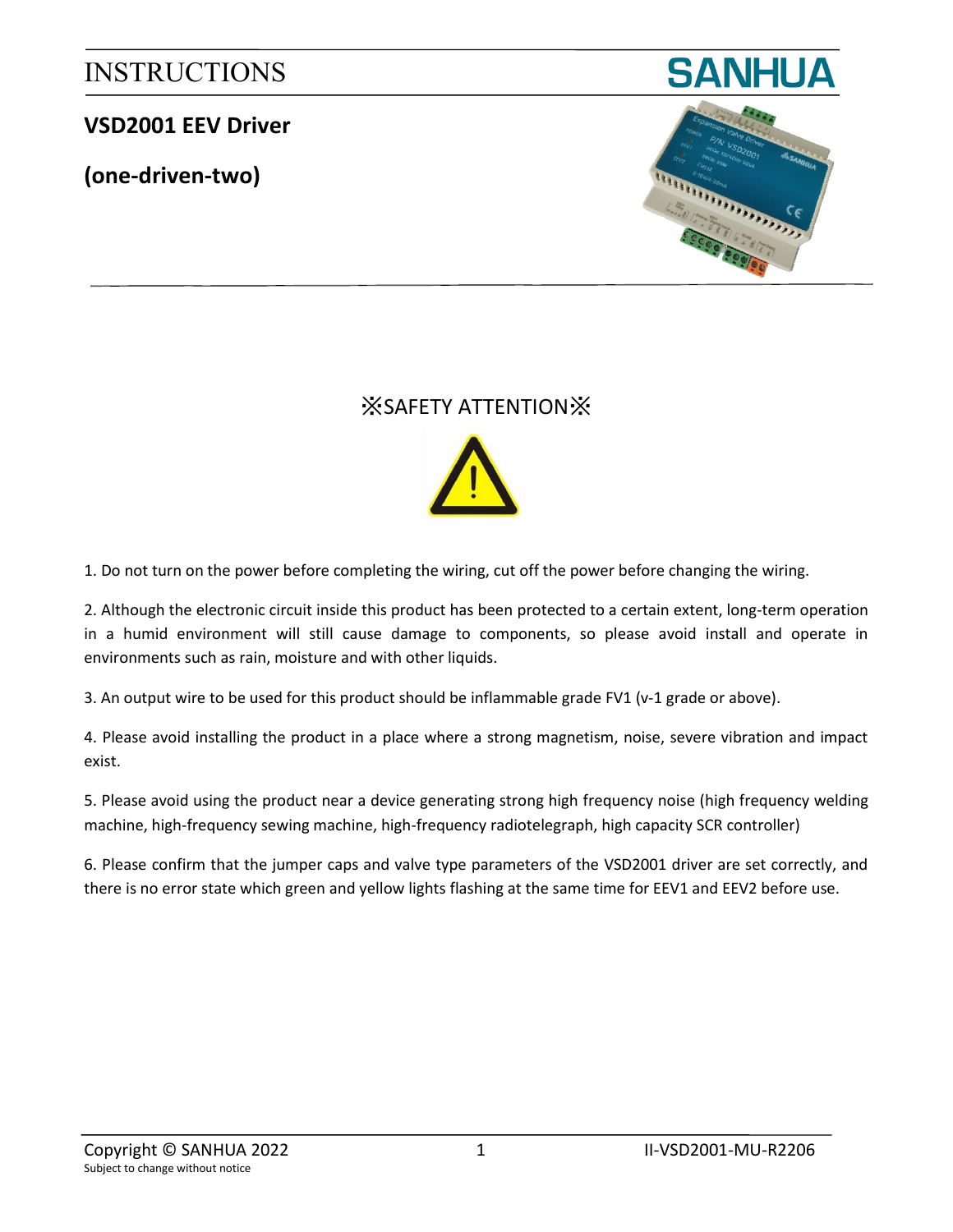

### **1. Dimensions**



### **2. Installation**

Slide rail mounting. Mounting VSD2001 to DIN35 slide rail through the buckle on shell. Please install in a control cabinet to avoid moisture and dust.

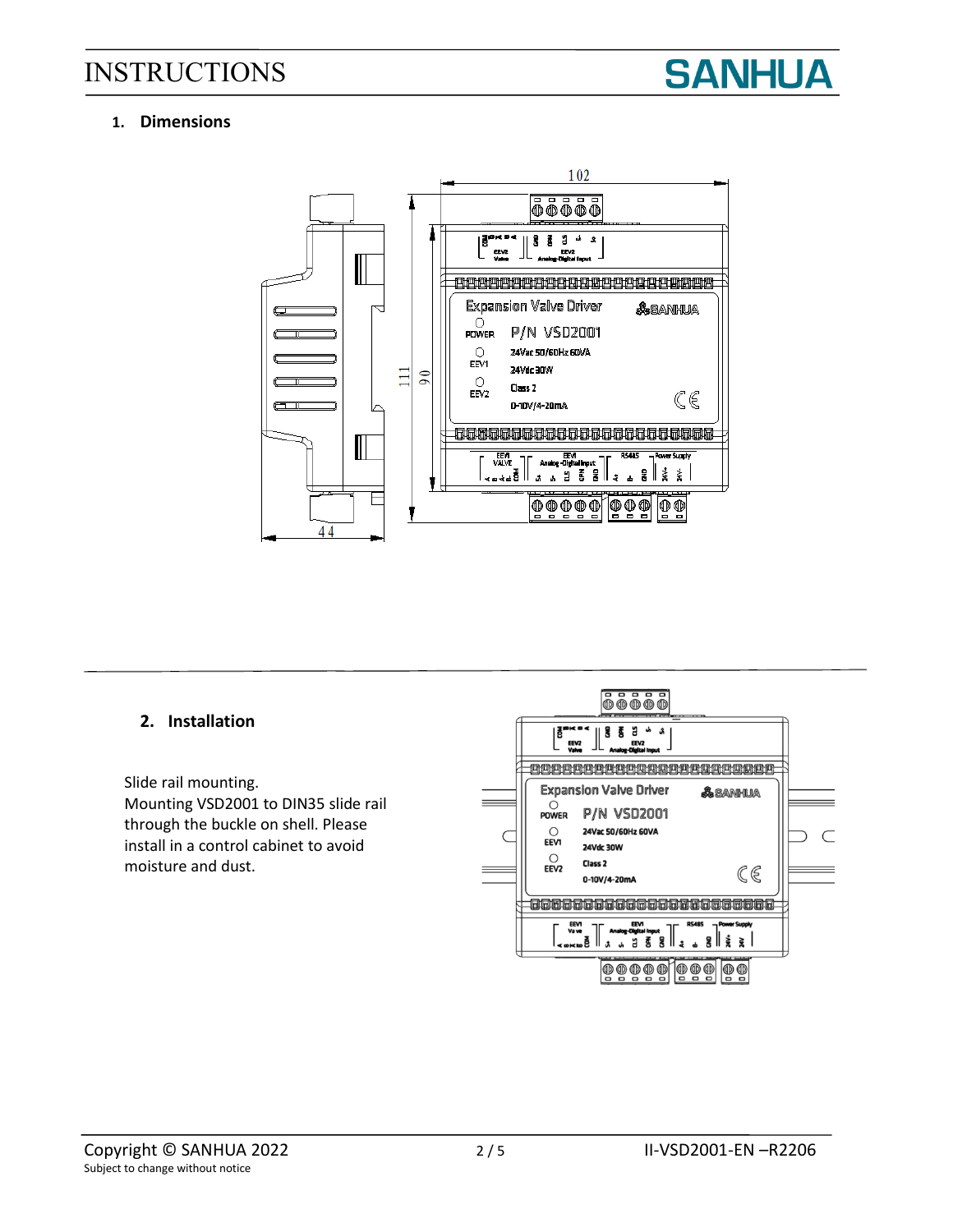

### **3. Shell open**

The upper and below panels of controller shell are connected by 4 buckles, DIP SW and jumpers are on the internal PCB, please follow below steps to open the shell:

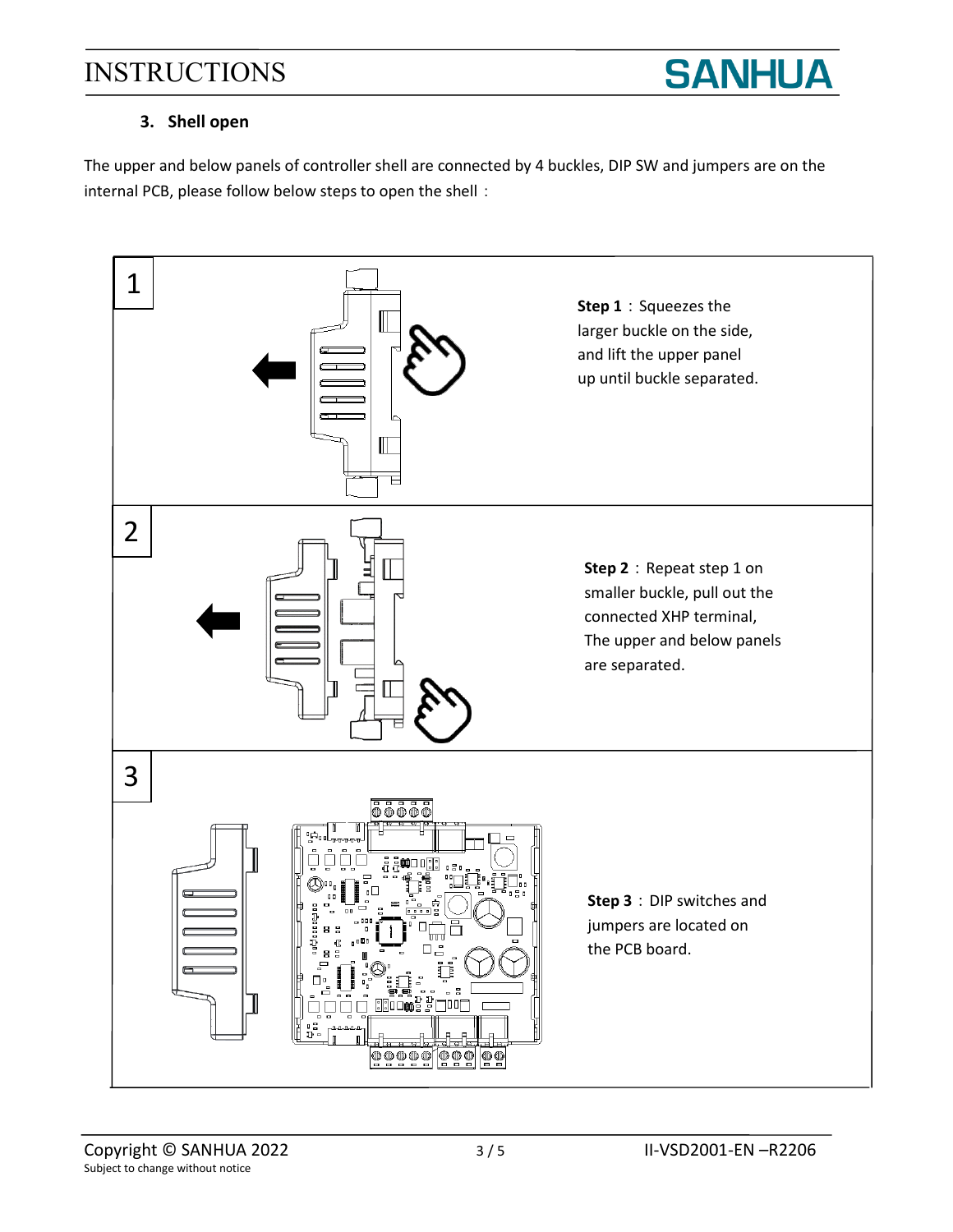

#### **4. Jumper switch setting**

| Function       | FFV1         | FFV <sub>2</sub> |  |
|----------------|--------------|------------------|--|
| Valve type     | Р6           | P5               |  |
|                | 2-3 unipolar | 2-3 unipolar     |  |
| Analog voltage | $P1(0-10V)$  | P2(0-10V)        |  |
| Analog current | P4(4-20mA)   | P3(4-20mA)       |  |



In default mode, EEV1 and EEV2 jumper SW all under 1-2 (bipolar) and 0-10V status.



### **5. Valve Parameter settings**:

After jumper setting, the relevant parameters in the RS485 communication should be set at the same time:

| Valve selection (add. 40105 & 40125) |  |  |  |  |  |
|--------------------------------------|--|--|--|--|--|
|--------------------------------------|--|--|--|--|--|

| EEV1  | EEV <sub>2</sub> | Description              |  |
|-------|------------------|--------------------------|--|
| 40105 | 40125            | address                  |  |
| o     | o                | EBV13 3500 pulse         |  |
| 1     | 1                | VPF 2700 pulse           |  |
| 2     | $\mathfrak{p}$   | VPF 3500 pulse           |  |
| 3     | 3                | VPF 3800 pulse           |  |
| 4     | 4                | DPF/LPF 500 pulse        |  |
| 5     | 5                | EBV05/07 2800 pulse      |  |
| 6     | 6                | DPF(O) series 2000 pulse |  |
| 7     | 7                | EBV09 3500 pulse         |  |
| 8     | 8                | Customize                |  |

EEV Customize detail (When add. 40105=8 & 40125=8)

| NO.           | EEV1  | EEV <sub>2</sub> | <b>Function</b>        | Description          |
|---------------|-------|------------------|------------------------|----------------------|
| 1             | 40106 | 40126            | Drive current          | $1 - 750$            |
| $\mathcal{P}$ | 40107 | 40127            | Hold current           | $10 - 40$            |
| 3             | 40110 | 40130            | Max. pulses            | $1 - 7600$           |
| 4             | 40111 | 40131            | Motor type             | 0=Bipolar 1=Unipolar |
| 5.            | 40112 | 40132            | <b>Motor Direction</b> | 0=Positive 1=Reverse |
| 6             | 40113 | 40133            | <b>PPS</b>             | $1 - 1000$           |
| 7             | 40114 | 40134            | Unipolar excitation    | $0 = 1 - 2$          |